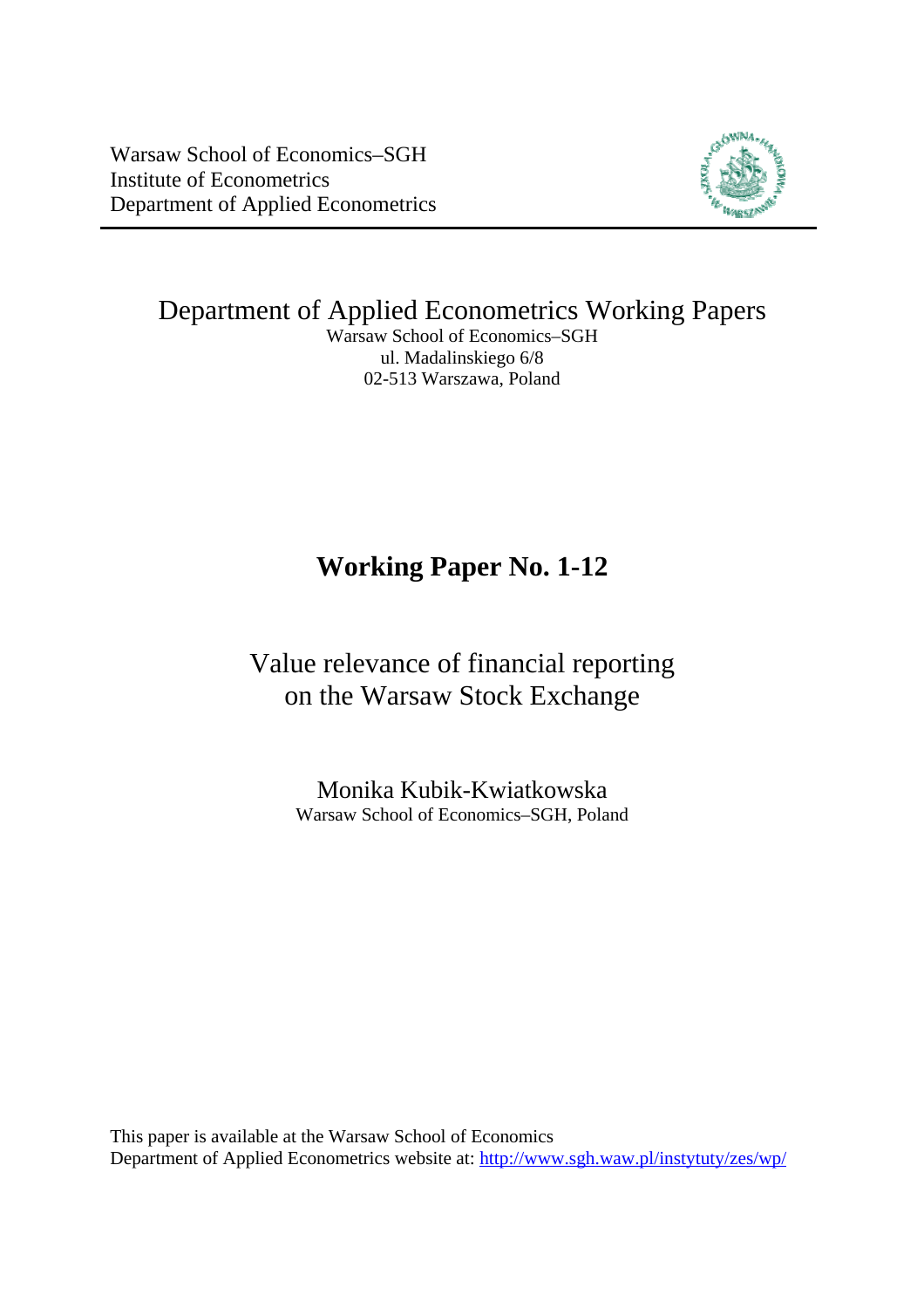# Value relevance of financial reporting on the Warsaw Stock Exchange

Monika Kubik-Kwiatkowska Warsaw School of Economics-SGH

## **Abstract**

The paper is associated with value relevance research, investigating whether information from financial reports is reflected in the value of listed companies. The study includes annual reports of 440 companies listed on the Warsaw Stock Exchange in the years from 2000 to 2010. Models describing the relationship between information from financial reports and a measure of stock prices are based, in part, on a factor analysis. Validation of models on the holdout sample confirmed their effectiveness. The results show that the value relevance models may be one of the tools in building investment strategies.

**Key words:** value relevance, company valuation, principal component analysis, capital markets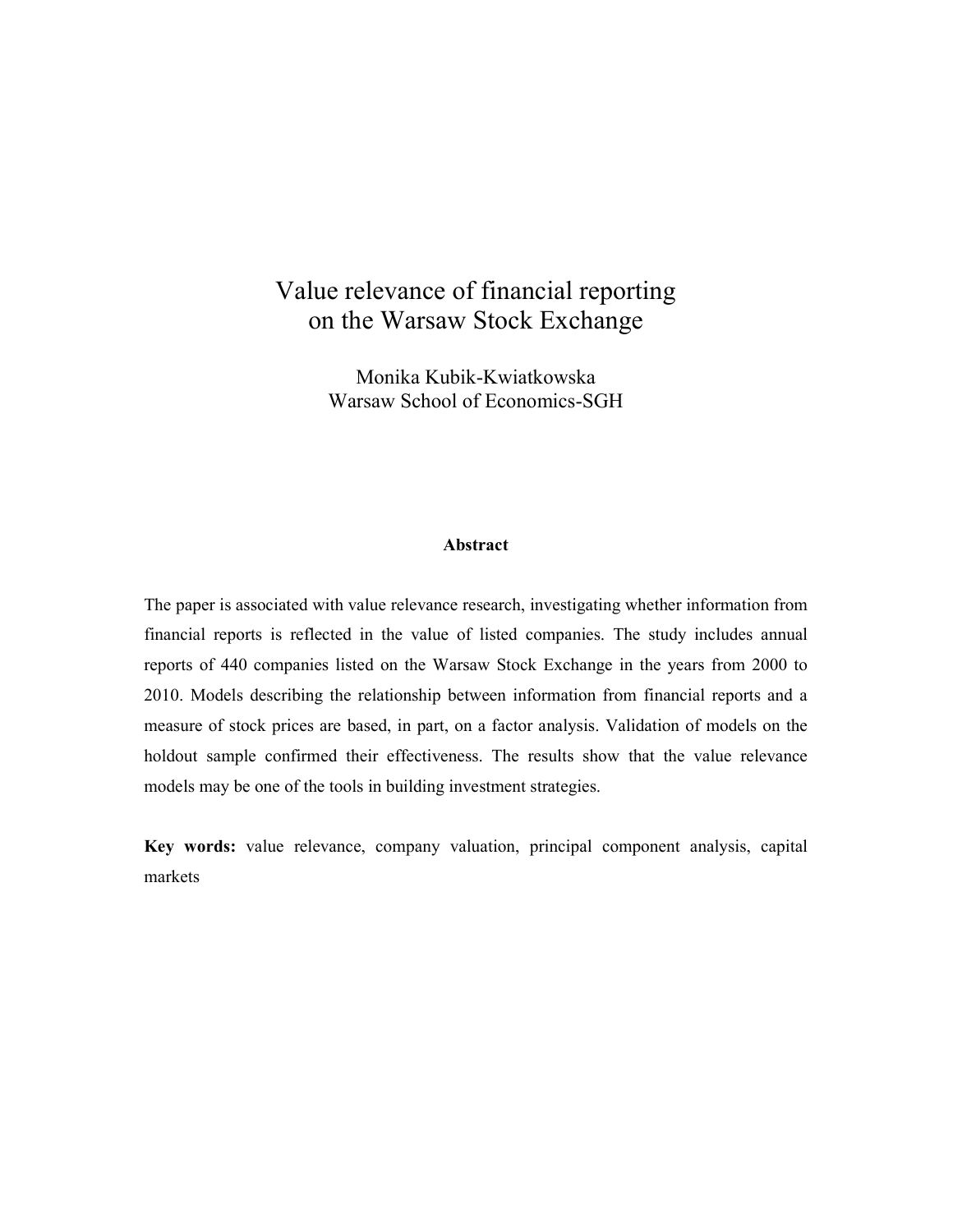### **1. Introduction**

Listed companies are required to regularly publish comprehensive financial reports to enable investors and contractors to assess their economic, financial and liquidity condition as well as to facilitate the estimation of the future market value of a company<sup>1</sup>. However, does the evidence confirm that the information from financial reports is important for investors? Ball and Brown answered the question conclusively in a breakthrough paper in 1968 (Ball and Brown 1968). They showed that accounting profits are informative numbers in the pricing of shares. Their results challenged earlier beliefs that accounting and accounting information is irrelevant in the valuation of companies. This opened a new and fast growing research field of the empirical relationship between capital markets and financial statements, which is referred to as the "capital market-based accounting research" (CMBAR).

The CMBAR study area is wide. Kothari [2001] divides it into areas of fundamental analysis and valuation, market efficiency tests and the role of accounting information in the contracts and the political process. On the other hand, Beaver [2002] identifies five subcategories of research in the areas of market efficiency, Feltham-Ohlson modeling, value relevance, analysts' behavior and discretionary behavior.

According to Beaver [2002] value-relevance research examines the association between a security price-based dependent variable and a set of accounting variables. An accounting number is termed "value relevant" if it is significantly related to the dependent variable. In line with Beisland [2009] this goal can be formally defined as:

$$
MVE = f(AI) \tag{1}
$$

where: *f*(.) is the function, *MVE* means the market value of equity or other measure related to the valuation of shares or returns such as the share price of equity per share *(P/BVS)*, and *AI* denotes accounting information.

One of the central equations of value-relevance research is the Ohlson's equation [1995]:

$$
P_{i,t} = \alpha_0 + \alpha_1 E_{i,t} + \alpha_2 BV S_{i,t} + \varepsilon_{i,t}
$$
\n<sup>(2)</sup>

-

<sup>&</sup>lt;sup>1</sup> See FASB 1 [1978] http://www.fasb.org/ as of 24 June 2011.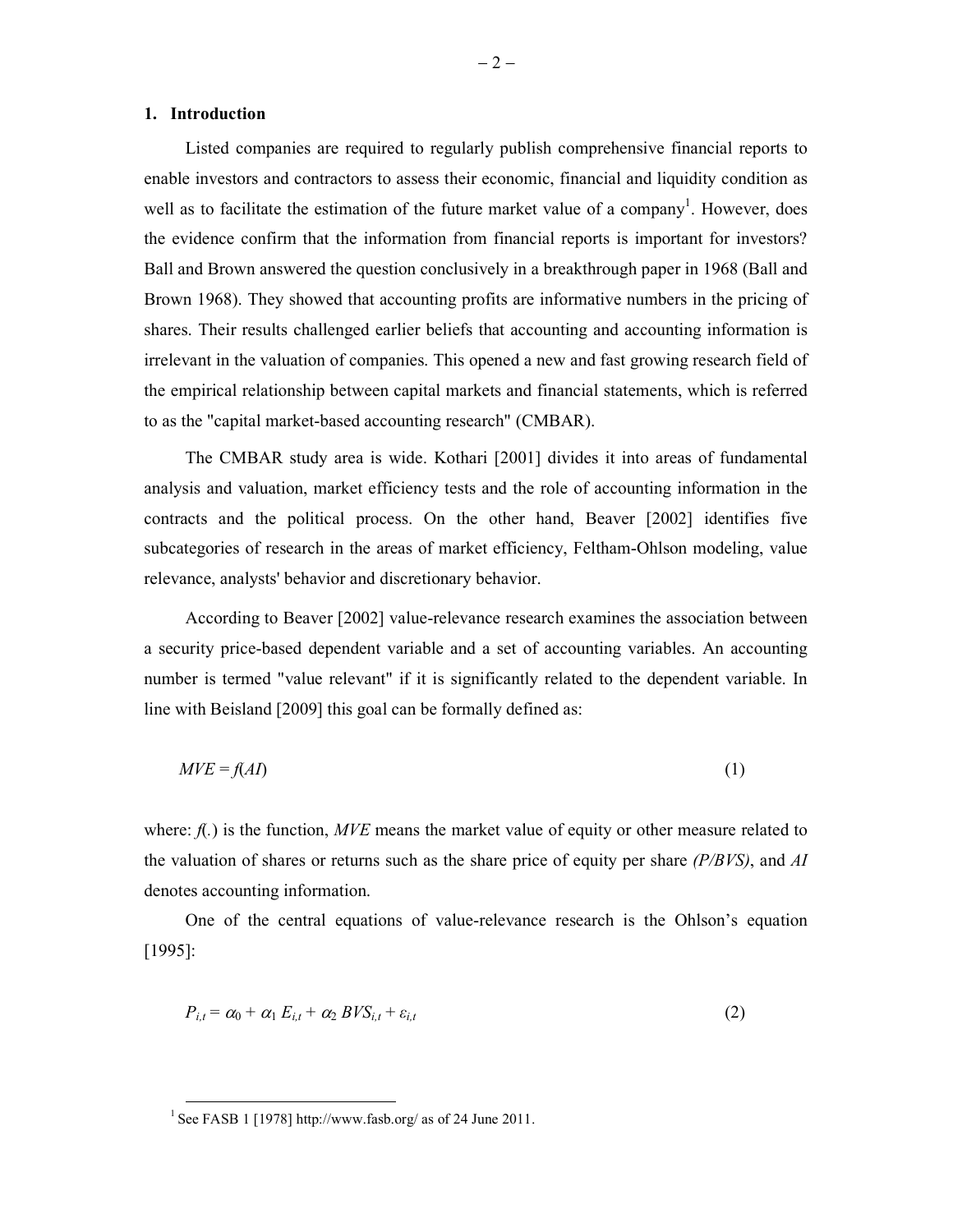where  $P_{i,t}$  is the price of an asset *i* at time *t*,  $E_{i,t}$  is the net profit per share, and  $BVS_{i,t}$  is equity per share.

Value-relevance research covered a variety of periods, different markets and different relations analyzed with increasingly better methods. Until 2000 the literature in this area amounted to over 1,000 published papers in leading academic journals devoted to accounting and finance<sup>2</sup>. In the next decade, this number has increased significantly.

An interesting study was conducted by Keener [2011], which referred to the work of Collins, Maydew and Weiss [1997] and examined the difference in the value relevance of profit and equity for companies in various industries. In the same year, Goettsche and Schauer [2011] conducted research for companies in the European market based on the extended Ohlson's model [1995]. Value relevance differed from country to country, but also in various industrial sectors. They concluded that accounting standards should be differentiated depending on the industry.

Value relevance research is also applied in the Polish market. Based on a model derived from the Edwards-Bell-Ohlson's valuation framework, Gornik-Tomaszewski and Jermakowicz [2001] showed the importance of the relationship between current earnings and lagged book values with stock prices of Polish listed companies. Witkowska [2006] examined whether fundamental data can be predictive for changes in share prices on the Stock Exchange in Warsaw (WSE) and built models using the variables used by Lev and Thiagarajan [1993], Abarbanell and Bushee [1997], Piotroski [2000] and Mohanran [2004]. The analysis confirmed the statistical significance of several variables, but the fit of models was low. Dobija and Klimczak [2010] investigated value relevance of accounting profit for valuation of companies listed on the Warsaw Stock Exchange in the period from 1997 to 2008. They proved its significance, but the strength of this relationship did not improve over time.

Based on past results of value relevance research in the Polish market, one can ask a question, what other financial factors are associated with share prices of companies listed on the WSE. In this research we propose the use of a multifactor model. We take into account factors derived from the basic theoretical valuation models such as the Gordon model, the Ohlson model, models based on discounted cash flows, as well as comparative models. The study uses the following factors: dividend and growth rate of dividends, earnings, equity, cash flow and industry. Moreover, an important modification is an analysis of the entire database

<sup>&</sup>lt;sup>2</sup> See Kothari [2001].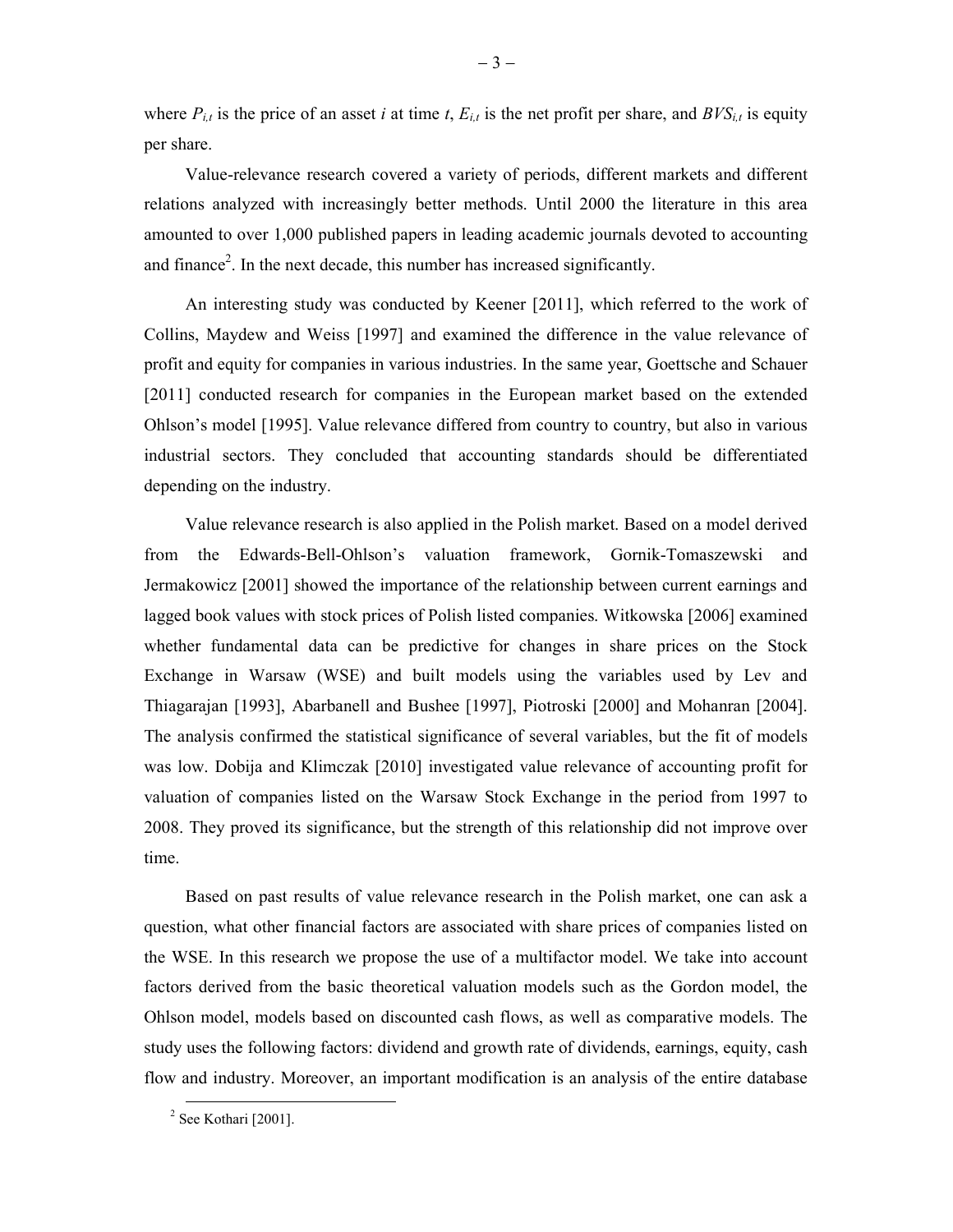of financial reports. While early models also assumed full use of reports, in practice, analysts employed a "search with a guide".

# **2. Research design**

This study aims to empirically investigate the importance of financial reports for the valuation of companies listed on the Warsaw Stock Exchange. The analysis was divided into five stages (Table 1).

| Selection of companies for the analysis from Notoria Service SA<br>database                                        | Stage I   |
|--------------------------------------------------------------------------------------------------------------------|-----------|
| Random selection of companies for model construction and validation                                                |           |
| Data analysis by means of factor methods, selection of independent<br>variables<br>Construction of model framework | Stage II  |
| Construction of dependent variable and model options                                                               |           |
| Selection of independent variables to the regression models                                                        | Stage III |
| Estimation of the models and their validation                                                                      | Stage IV  |
| Construction of investment strategy based on the models                                                            | Stage V   |

# **Table 1. Reseach procedure framework**

# **The database**

To build the model, financial data of companies listed on the Warsaw Stock Exchange SA were used, which were collected by Notoria Service SA in June 2011. Because of the need to use consistent data, financial institutions were not included in this analysis as they are subject to a different reporting format. The base consists of consolidated and audited annual reports of 440 listed companies in the years from 2000 to 2010 (11 years), whose time series reports had gaps (caused by a lack of data) for no more than one year. Despite this limitation, the database had a large amount of missing data in each of the 204 categories in the financial reports, because companies often do not publish the full reports. The initial database was a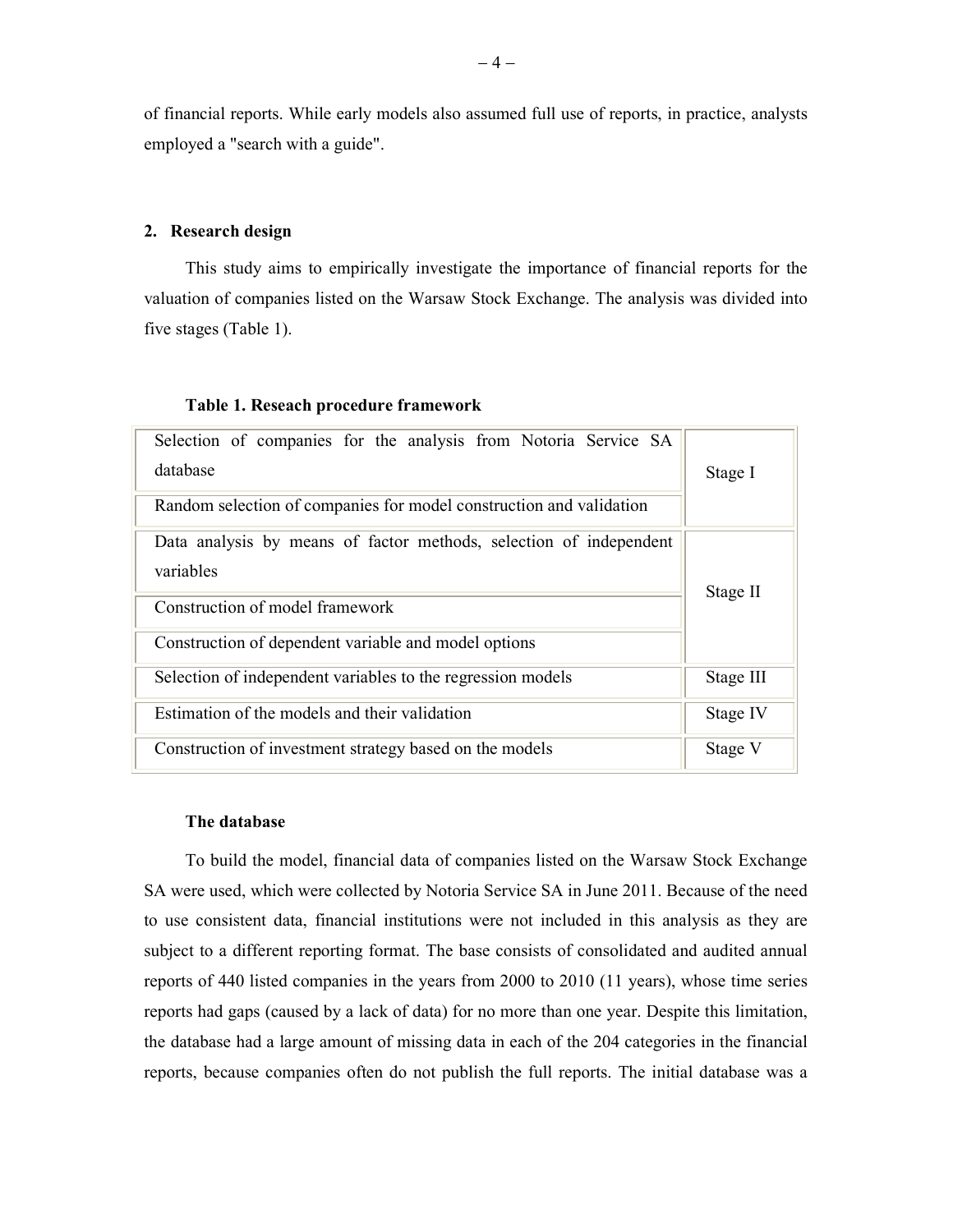matrix with  $440 \times 11$  rows and 204 columns. It contained the following reports: balance sheet, income statement and cash flow. Financial ratios were excluded.

The sample was randomly divided into two sets: 342 companies to build the model (training sample) and 98 companies (holdout sample), whose data were used to validate the model. Reports were used to build the model for the years 2000-2006 (training period), while the holdout period covered the reports from 2007 to 2010.

| Sample         | Number of companies | Period    |  |  |  |  |
|----------------|---------------------|-----------|--|--|--|--|
| Τ1             | 342                 | 2000-2006 |  |  |  |  |
| T <sub>2</sub> | 342                 | 2007-2010 |  |  |  |  |
| H1             | 98                  | 2000-2006 |  |  |  |  |
| H <sub>2</sub> | 98                  | 2007-2010 |  |  |  |  |

**Table 2. Summary of sample partition** 

# **Data analysis and selection of key factors determining the differences between the companies**

In the database of Notoria Service SA, many categories are correlated, primarily because they contain basic categories as well as their summaries. One approach, which was applied by Lev and Thiagarajan [1993] and Witkowska [2006], is an expert selection of factors for models. However, this step involves an inevitable loss of information, as well as bears a risk of incorrect choice of explanatory variables. Due to this reason, the analysis of key factors was based on the Principal Component Analysis (PCA) with Promax rotation in econometric package Stata11. An important feature of Notoria Service SA database is also a large number of missing data. Hence, following the study of Ammann, Oesch and Schmid [2011], PCA was applied without taking into account the time factor.

Application of PCA to the source data for the training sample and in the training period showed that a significant part of the variance was explained by one factor: the value of assets. Hence, in order to avoid over-fitting of the model to large companies and heteroscedasticity, financial data were scaled (divided) by the value of assets. As a result of the repeated PCA Promax analysis, 17 factors were selected to further steps in the process of building the model.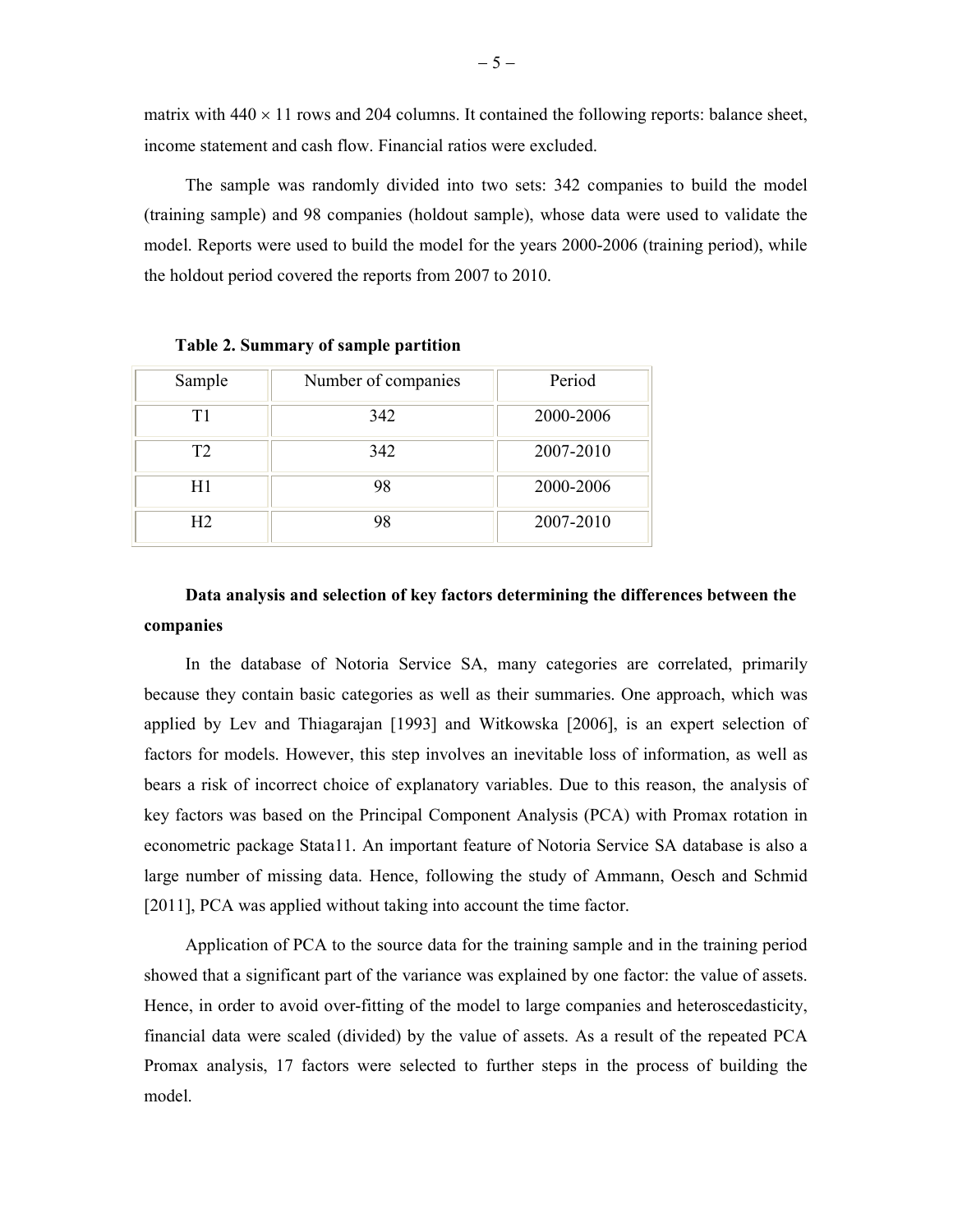## **Design of dependent variable**

In value relevance research, one of the commonly analyzed dependent variables is a ratio of the share price to book value per share (P/BVS). When the numerator and the denominator are multiplied by the number of shares, it corresponds to the ratio of capitalization to book value. In order to ensure that dependent variable was similar in character as well as to address that fact that independent variables were modified (scaled by the value of assets), an endogenous variable has been constructed as the ratio of capitalization to the value of assets (model 1). The analysis was also performed for the above construction of the dependent variable with a modification of its additional scaling by the WIG stock exchange index (models 2 and 3). Since prices on the WSE must not be negative, model 3 additionally assumes that the distribution of company valuation measure is truncated.

# **Dependent variable (measure of company value)**

$$
y_{i,t} = \frac{(Capitalization_{i,t})}{(Total assets_{i,t} * \varphi_t)}
$$
 (3)

where:

$$
\varphi_i = \begin{cases}\n1 & \text{in model } 1 \\
WIG_t & \text{in models } 2 \text{ and } 3\n\end{cases}
$$
\n $i = 1, 2, \dots, 440$  and  $t = 1, 2, \dots, 11$ .

Stock prices were obtained from GPW Info Strefa<sup>3</sup> (web page of Warsaw Stock Exchange). Models 1 and 2 were estimated by means of a Random Effects (RE) panel regression, while maximum likelihood estimation was used in model 3.

#### **Model structure**

The general form of panel models, which show relationship between financial data of companies and their share prices, can be formally defined as follows:

$$
y_{i,t} = \alpha + \mathbf{X}_{i,t} \mathbf{\beta} + \Delta \mathbf{X}_{i,t} \mathbf{\gamma} + \mathbf{W}_{i,t} \mathbf{\theta} + \gamma \mathbf{s}_i + \varepsilon_{i,t}
$$
(4)

<sup>&</sup>lt;sup>3</sup> Web page http://www.gpwinfostrefa.pl/ as of 24 June 2011.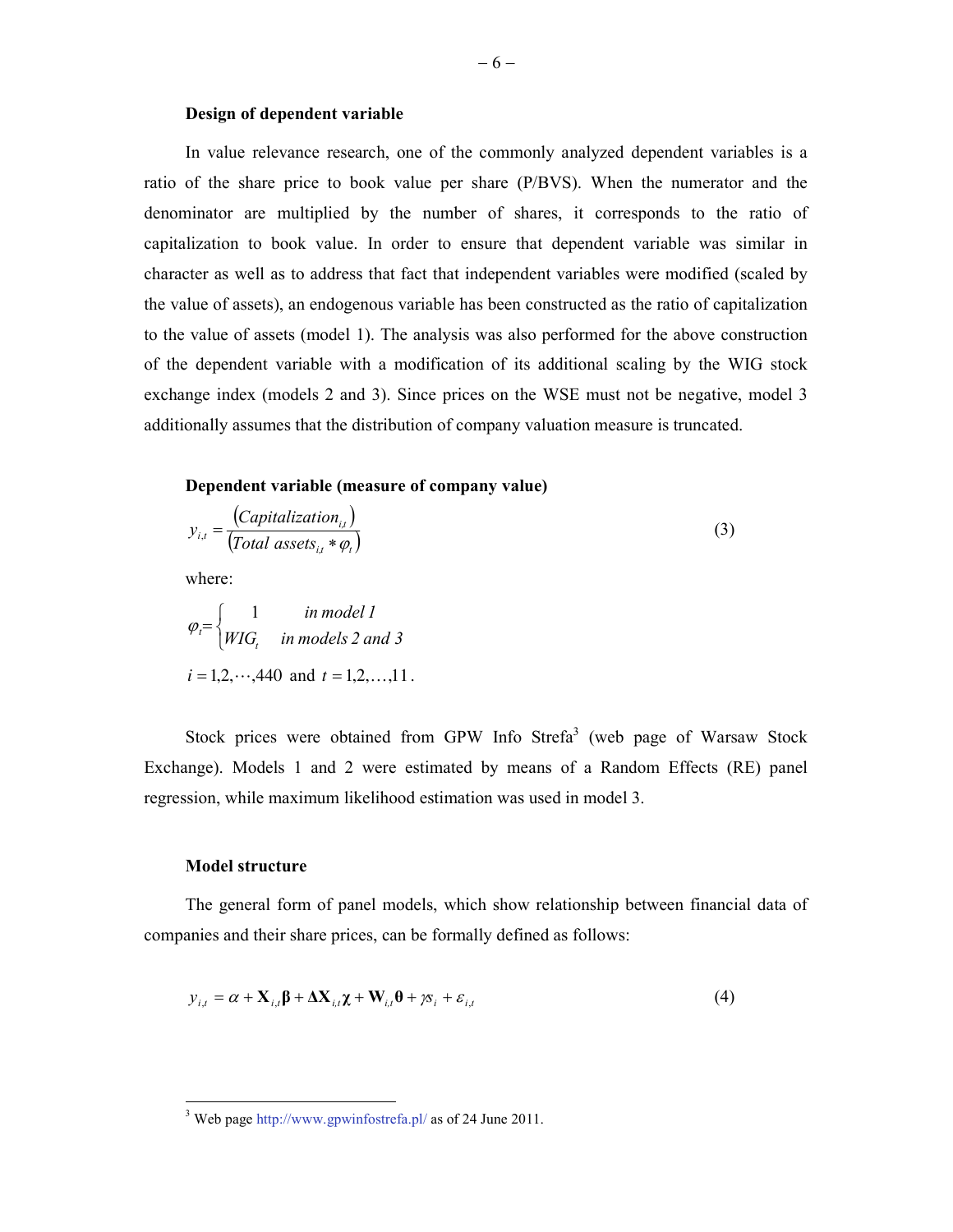where:

•  $y_{i,t}$  – scaled capitalization of company *i* at time *t* (measure of *i-th* company value at time *t* );

range of  $i$  and  $t$  for different samples is presented in table 3:

**Table 3.** 

| <b>Sample</b> |                     |                     | НI                 | Н2                 |
|---------------|---------------------|---------------------|--------------------|--------------------|
| company $i$   | $1, 2, \ldots, 342$ | $1, 2, \ldots, 342$ | $1, 2, \ldots, 98$ | $1, 2, \ldots, 98$ |
| $time$ $t$    | $1, \ldots, I$      | $0, \ldots, 11$     | .                  | $0, \ldots, 11$    |

 $\alpha$  i  $\gamma$  – constant parameters;

• **β** – the parameter vector (*n*×1), **χ** – the parameter vector (*n*×1), **θ** – the parameter vector  $(w \times 1)$ ;

•  $\varepsilon_{i,t}$  – the error term at time *t* with expected value of zero  $E(\varepsilon_{i,t}) = 0$ ;

•  $X_{i,t}$  – the vector corresponding to the financial factors associated with the *i*-th company's share price at time *t*. This *n*-dimensional vector  $\mathbf{X}_{i,t}$   $(1 \times n)$  is not observed directly, but by means of variables  $\mathbf{Z}_{i,t}$ . The vector  $\mathbf{Z}_{i,t}$  (1×204) is a row of an  $(342 \times 7) \times 204$  matrix of the scaled financial reports data for training sample and training period (sample T1 in the table 2 and the table 3). The relationship between the vectors  $\mathbf{X}_{i,t}$  and  $\mathbf{Z}_{i,t}$  is set by equation:  $\mathbf{X}_{i,t} = \mathbf{Z}_{i,t} \mathbf{A}$ , where  $\mathbf{A}$  is an 204 × *n* matrix, *n* < 204 . Matrix **A** is the result of Principal Component Analysis (PCA).

•  $\Delta X_{i,t}$  – the vector  $(1 \times n)$  corresponding to annual changes of the vector  $X_{i,t}$ ;

 $W_{i,t}$  – the *w*-dimensional vector  $(1 \times w)$  corresponding to the financial factors associated with the *i-th* company's share price at the time *t* . The factors were arbitrarily added to the model based on theoretical models or on an expert judgment (for example: capital value, employment and dividend).

•  $s_i$  – the independent variable called *industry*, which for a given company takes the average measure of companies' value in the given sector of activity, calculated for training sample and training period (T1). Let us assume that: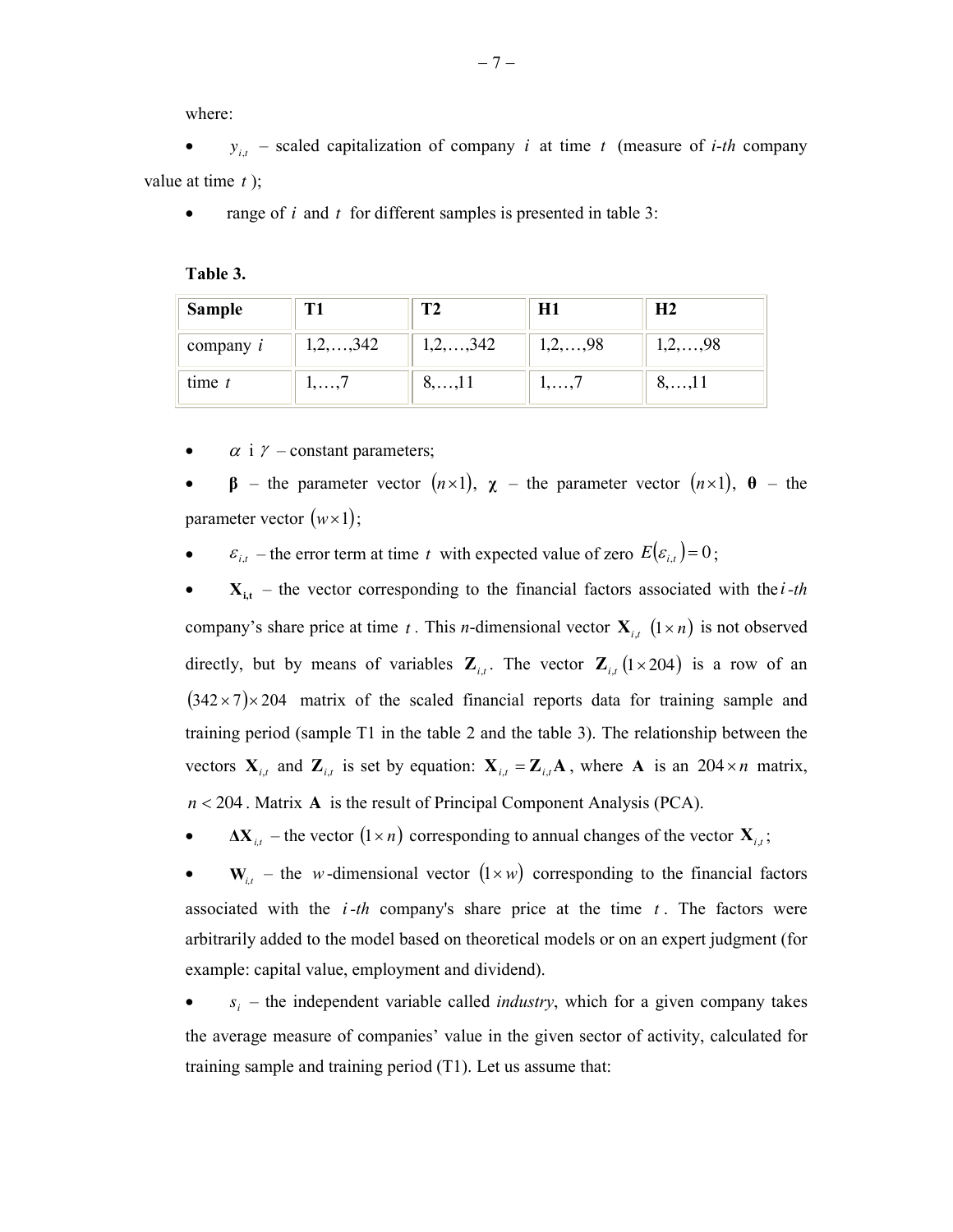- $k$  industry (sector of activity), where  $k = 1, 2, \dots, 46$  (Notoria Serwis SA distinguishes 46 sectors of activity);
- $S_k$  set of companies, which belong to *k -th* industry;
- $n_k$  number of observation for companies in *k-th* industry limited to training sample and training period.

Then, the average measure of companies' value in the given sector of activity  $w_k$  can be expressed as follows:

$$
w_k = \frac{1}{n_k} \sum_{\tau=1}^{7} \sum_{j \in S_k} y_{j,\tau}
$$
 (5)

Finally, we get:

$$
s_i = w_k \quad \text{if} \quad i \in S_k. \tag{6}
$$

Models were estimated based on the training sample and the training period (T1). The basis for the initial selection of independent variables was to check their individual correlations with the dependent variable and to take into account only those variables for which those correlations were statistically significant. Then, a backward selection was applied for each of the models.

## **3. Research outcome**

#### **Summary of the results**

Using models that take into account financial data and information on employment as well as additional information about the industry (sector of activity) the research shows significant relationship between the value of companies listed on Warsaw Stock Exchange (WSE) and the measures of profit (net profit, gross profit from sales), tax, liquidity, the equity value, the company size (as determined by the logarithm of assets value) and industry. The analysis failed to confirm a significant relationship between the measure of company value and the value of its dividend as well as its dividend growth rate. The abridged results are presented in Table 4.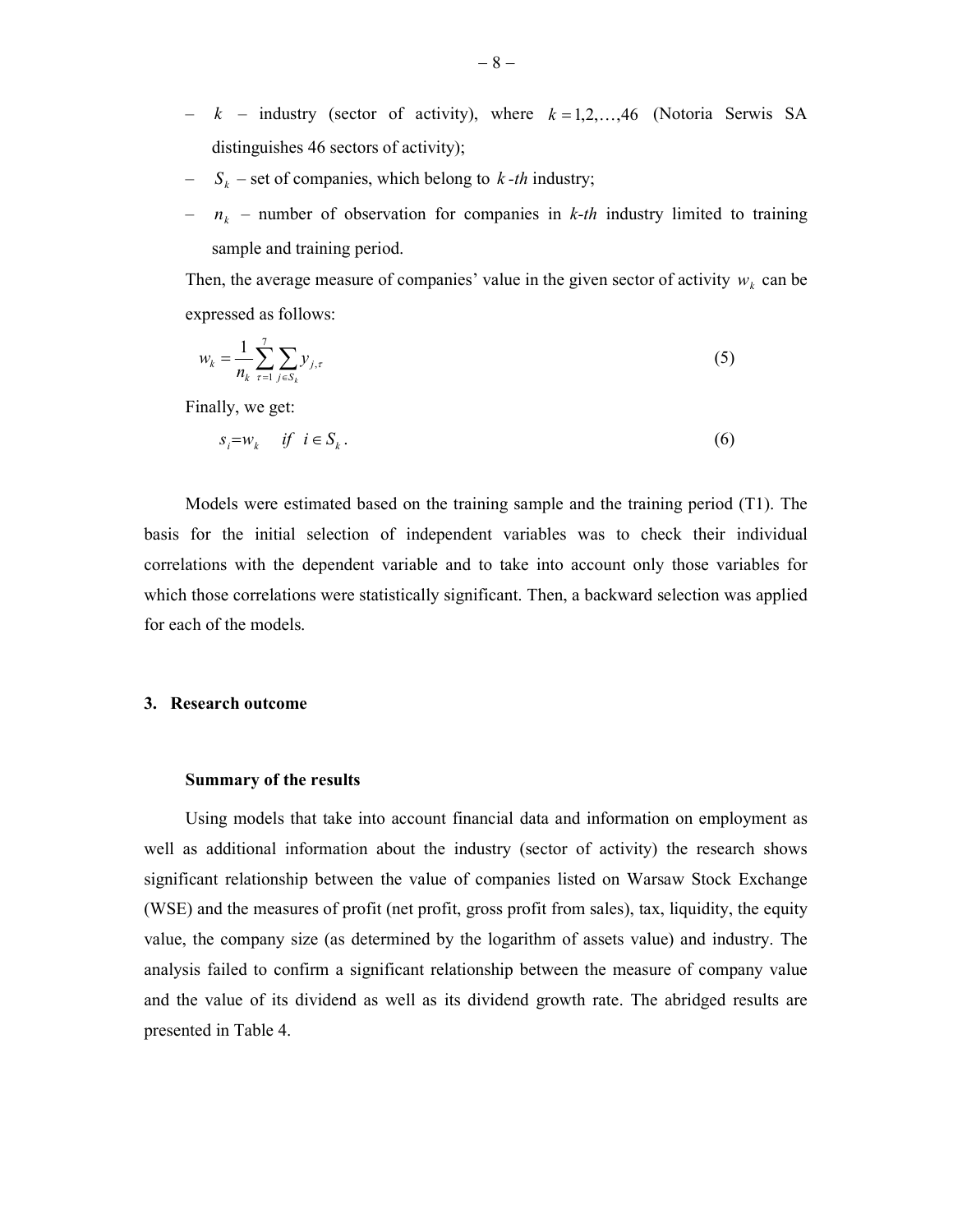|                |                                                          | <b>Model</b> |                |                         |                    |                    |
|----------------|----------------------------------------------------------|--------------|----------------|-------------------------|--------------------|--------------------|
| #              | Factor                                                   | $\mathbf{1}$ | $\overline{2}$ | $\overline{\mathbf{3}}$ | 2 with<br>industry | 3 with<br>industry |
| $\mathbf{1}$   | Profit                                                   | $\sqrt{ }$   | $\sqrt{}$      | $\sqrt{ }$              | $\sqrt{}$          | $\sqrt{ }$         |
| $\overline{2}$ | Gross profit from sales                                  | $\sqrt{}$    | $\sqrt{}$      | $\sqrt{}$               | $\sqrt{}$          | $\sqrt{}$          |
| $\overline{3}$ | Tax                                                      | $\sqrt{ }$   | $\sqrt{}$      | $\sqrt{}$               | $\sqrt{}$          | $\sqrt{}$          |
| $\overline{4}$ | Liquid assets                                            | $\sqrt{}$    | $\sqrt{}$      | $\sqrt{}$               | $\sqrt{}$          | $\sqrt{}$          |
| 5              | Equity                                                   | $\sqrt{ }$   | $\sqrt{}$      | $\sqrt{ }$              | $\sqrt{ }$         | $\sqrt{}$          |
| 6              | The logarithm of assets value                            | $\sqrt{}$    | $\sqrt{}$      | $\sqrt{}$               | $\sqrt{}$          | $\sqrt{}$          |
| $\tau$         | Industry (sector of activity)                            |              |                |                         | $\sqrt{}$          | $\sqrt{ }$         |
| 8              | Annual change of liquid assets                           | $\sqrt{ }$   |                |                         |                    |                    |
| 9              | Annual change of cash                                    |              |                | $\sqrt{}$               |                    |                    |
| 10             | Annual change of the logarithm of assets value           | $\sqrt{ }$   |                | $\sqrt{}$               |                    |                    |
| 11             | Turnover of sold products, goods and<br>materials        | $\sqrt{}$    | $\sqrt{}$      |                         | $\sqrt{}$          |                    |
| 12             | Headcount                                                | $\sqrt{ }$   |                | $\sqrt{}$               |                    |                    |
| 13             | Difference between fixed assets and current<br>assets    |              |                | $\sqrt{}$               |                    | $\sqrt{}$          |
| 14             | Investment cash flows in other units                     |              | $\sqrt{}$      |                         | $\sqrt{}$          |                    |
| 15             | Annual change in investment cash flows in<br>other units |              |                |                         | $\sqrt{}$          |                    |
| 16             | Financial turnover                                       |              |                | $\sqrt{}$               |                    | $\sqrt{}$          |

# **Table 4. Summary of significant explanatory variables in variants 1-3**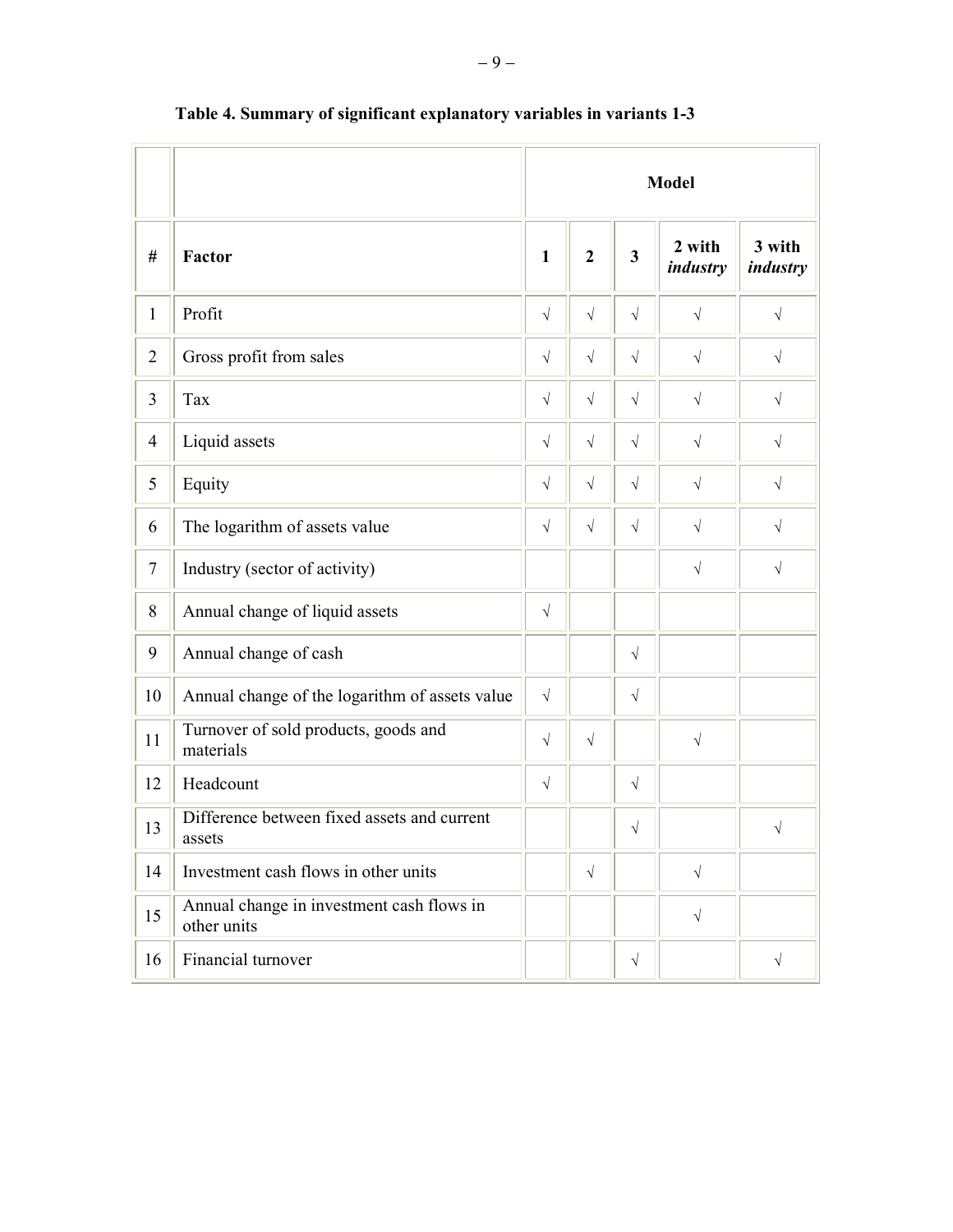#### **Validation and comparison of models**

All five types of models were estimated based on the training sample and the training period (T1). Next, on the basis of the estimated parameters, prediction (forecast) values were calculated for every model and for each of T1, T2, H1 and H2 samples.

Table 5 shows Pearson correlation coefficients between forecasts and actual values of dependent variable calculated after 90 days from the end of the accounting period. The correlations were calculated separately for every model and for each T1, T2, H1 and H2 samples. The models 2 and 3 with industry for the training sample and the training period (T1) have the highest correlation between predicted and actual values. Model 2 with industry performs best in all comparisons. Correlation between predictions and actual values of dependent variable for model 2 with industry is 0,6 for the situation T1. For the T2 situation, i.e. when the model fitted for the training sample is used for holdout period, the correlation is lower and equals 0,45. Model 3 is not better than model 2, even though the former has a modification of the dependent variable to accommodate the fact that prices cannot be negative. Model 2 (without information about the sector) has lower correlation values between forecasts and the response variable, but values of correlation are similar for both samples and periods. The lowest values of the correlation between forecasts and the actual values of dependent variable have been recorded for the simplest model 1.

|                                                            |                | <b>Model</b> |                |      |                    |                    |
|------------------------------------------------------------|----------------|--------------|----------------|------|--------------------|--------------------|
|                                                            |                | $\mathbf{1}$ | $\overline{2}$ | 3    | 2 with<br>industry | 3 with<br>industry |
| Training sample, training period                           | T1             | 0,48         | 0,48           | 0,49 | 0,60               | 0,64               |
| Training sample, holdout period<br>(model estimated on T1) | T <sub>2</sub> | 0,30         | 0,45           | 0,39 | 0,45               | 0,42               |
| Holdout sample, training period<br>(model estimated on T1) | H1             | 0,37         | 0,41           | 0,44 | 0,44               | 0,45               |
| Holdout sample, holdout period<br>(model estimated on T1)  | H2             | 0,27         | 0,46           | 0,39 | 0,49               | 0,46               |

**Table 5. The Pearson correlation coefficients between the forecasts and actual values of dependent variables**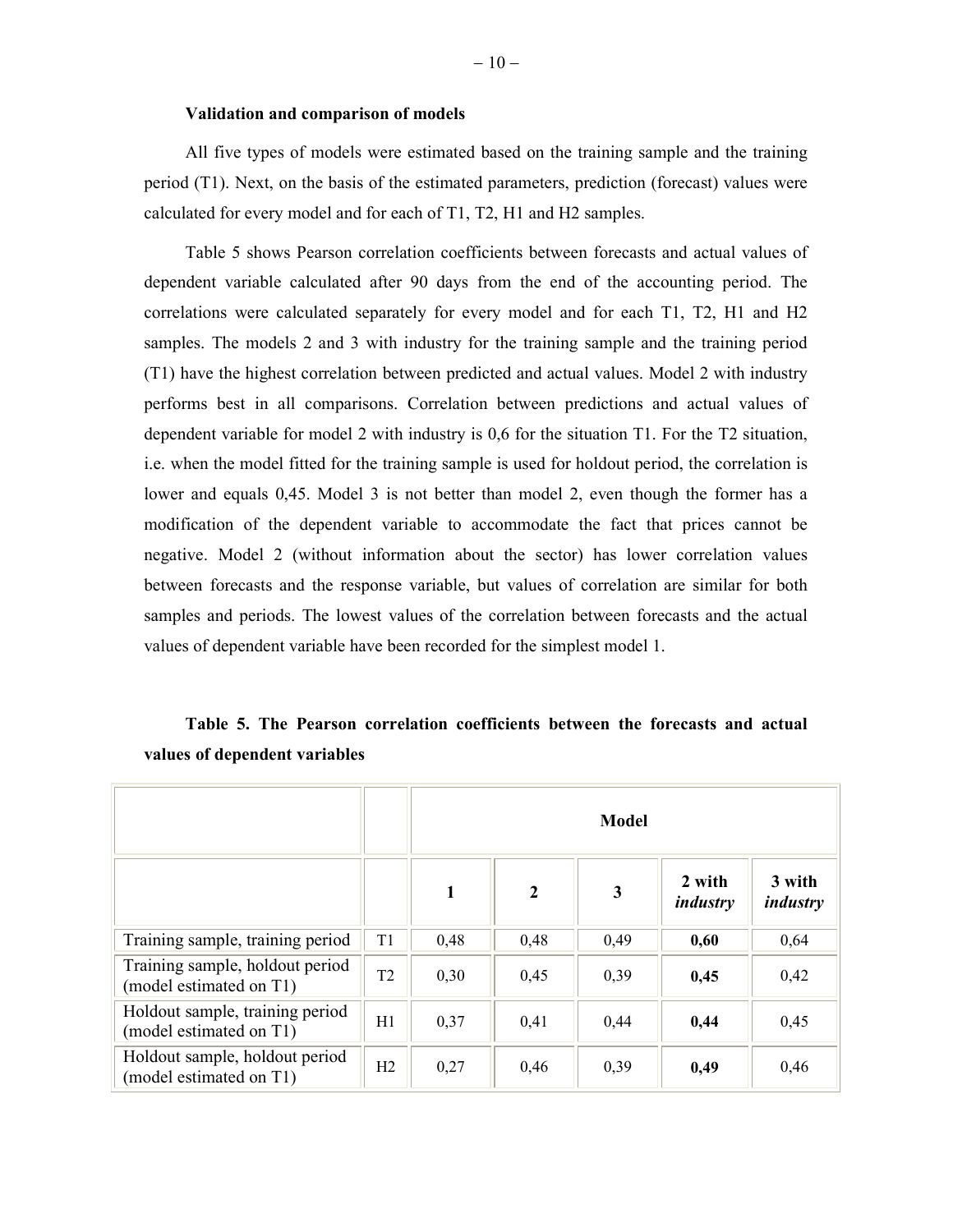### **Investment strategy**

It has been demonstrated that there is a relationship between information from financial reports and the value of companies listed on the WSE. But then there is a question as to whether the model is good enough to be able to build investment strategies on its basis. In order to answer this question a measure of company value was compared with the valuation of the company based on the theoretical model. Then, such companies were selected, which were undervalued or overvalued, but for which the difference between the estimate and the actual value was not too large. Undervalued companies were bought, and overvalued companies were sold. The value of the long position was the same as the value of the short position (zero-cost strategy). After a given time period, the position was closed i.e. the companies, which had earlier been purchased, were sold, and the companies, which had earlier been sold, were purchased. Return on investment was calculated as a percentage return in respect of the initial value of the position. The results show that the value relevance models may be one of the tools to build an investment strategy (examples 1 and 2).

**Example 1.** The investment strategy built on model 1. The response variable is calculated 90 days after the end of the accounting period. Figure 1 shows the returns from the investment strategy.



**Figure 1. Returns from the investment strategy**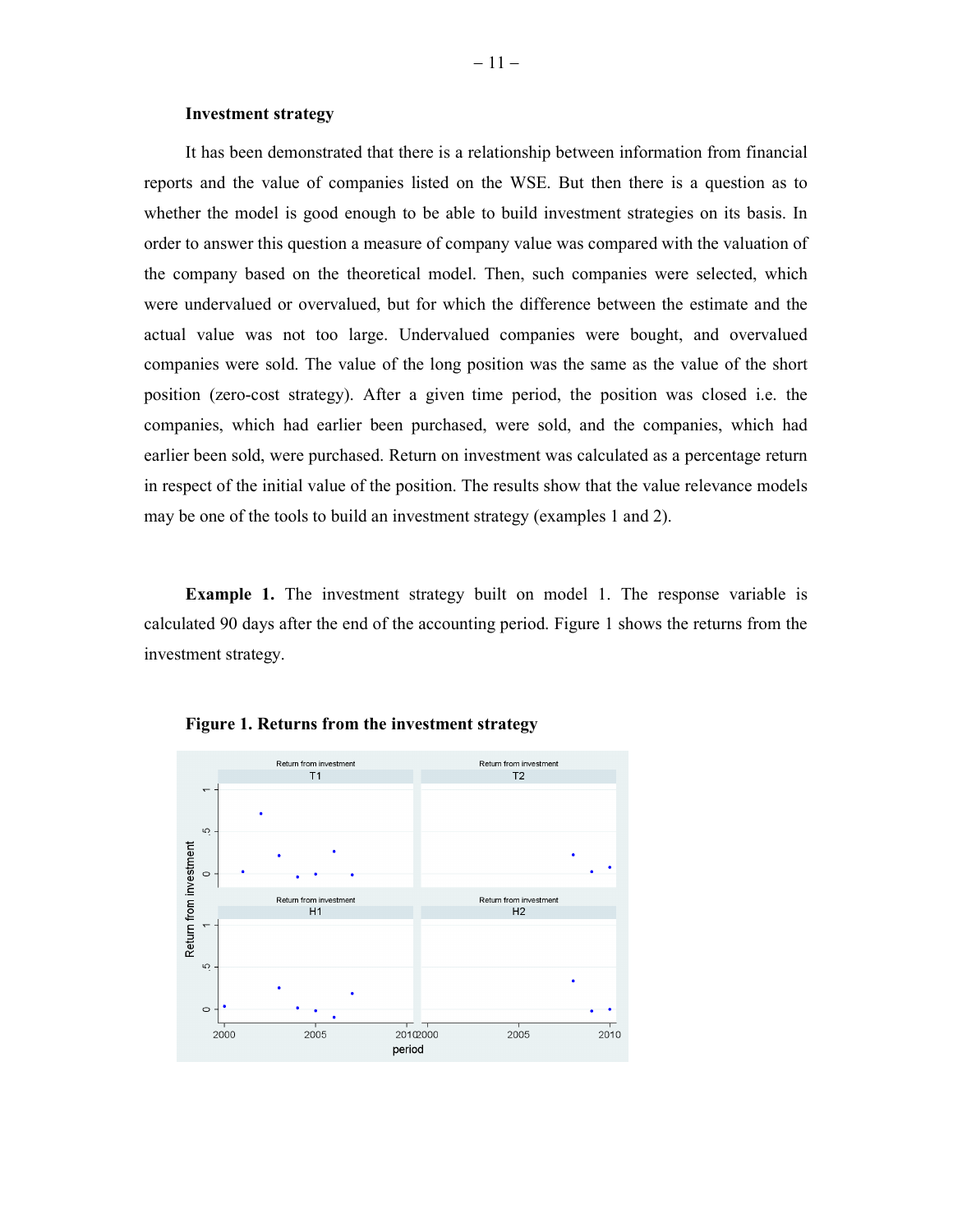Abnormal returns were obtained for each T1, T2, H1 and H2 samples using an investment strategy based on this model.

**Example 2.** The investment strategy built on model 2. The response variable is calculated 90 days after the end of the accounting period. Figure 2 shows the returns from the investment strategy.





Abnormal returns were obtained for each T1, T2, H1 and H2 samples using an investment strategy based on this model.

## **4. Summary**

The value relevance of financial reports research seeks to answer the questions of whether and which information from the financial reports is relevant to investors, who wish to estimate the value of a given company. The relationship being examined is between a dependent variable based on the share price and information from financial statements. An accounting number is termed "value relevant" if its relation to the dependent variable is significant. The value-relevance study, based on financial reports of 440 companies listed on the Stock Exchange in Warsaw in the years from 2000 to 2010, confirmed a significant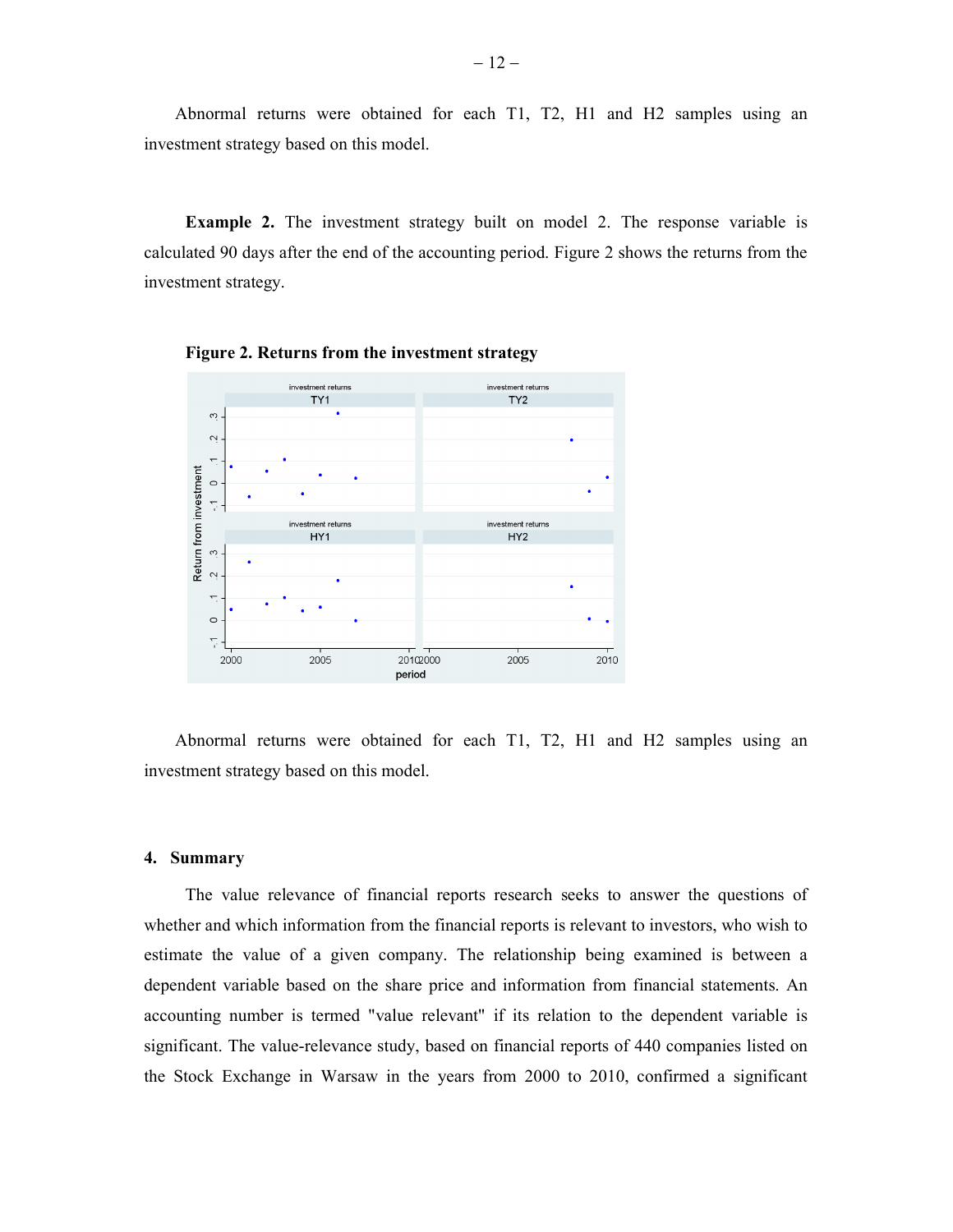relationship between information from financial statements and the share prices of these companies.

Financial factors arising from theoretical models, such as Ohlson's equation, models based on discounted cash flows and comparative models, have significant relationships with a measure of the value of companies listed on the Warsaw Stock Exchange. A positive relationship has been shown between the prices of shares and accounting information such as equity, different measures of profit (net profit, gross profit from sales), tax and liquidity. In addition, the size of company and industry (sector of activity) have proven significant.

After taking into account the economic climate measured by a stock exchange index, the relationship between prices and company information from financial reports can be seen to improve. However, we failed to demonstrate value relevance of the dividend and its rate of growth. The results show that value-relevance models can be one of the tools used to build investment strategies.

#### **5. References**

Abarbanell J.S., Bushee B. [1997], *Fundamental Analysis, Future Earnings, and Stock Prices*, Journal of Accounting Research, 35, 1-24.

Ammann M., Oesch D., Schmid M.M. [2011], *Corporate governance and firm value: International evidence*, Journal of Empirical Finance, 18, 36-55.

Ball R, Brown P. [1968], *An Empirical Evaluation of Accounting Income Numbers*, Journal of Accounting Research, 6, 159-177.

Beaver W.H. [2002], *Perspectives on recent capital market research*, The Accounting Review, 77: 453-74.

Beisland L.A. [2009], *A Review of the Value Relevance Literature*, The Open Business Journal, 2, 7-27.

Collins D.W., Maydew E.L., Weiss I.S. [1997], *Changes in the Value-Relevance of Earnings and Book Values Over the Past Forty Years*, Journal of Accounting and Economics, 24, 39-67.

Dobija D., Klimczak, K.M. [2010], *Development of Accounting in Poland: Market Efficiency and the Value Relevance of Reported Earnings*, International Journal of Accounting, 45, 356–374.

Göttsche M., Schauer M. [2011], *The value relevance of accounting figures in the European market reconsidered*, European Accounting Association (EAA), 34th Annual Congress, Rome 20-22 April 2011.

Gornik-Tomaszewski S., Jermakowicz E.K. [2001], *Accounting-based Valuation of Polish Listed Companies*, Journal of International Financial Management and Accounting, 12, 50-74.